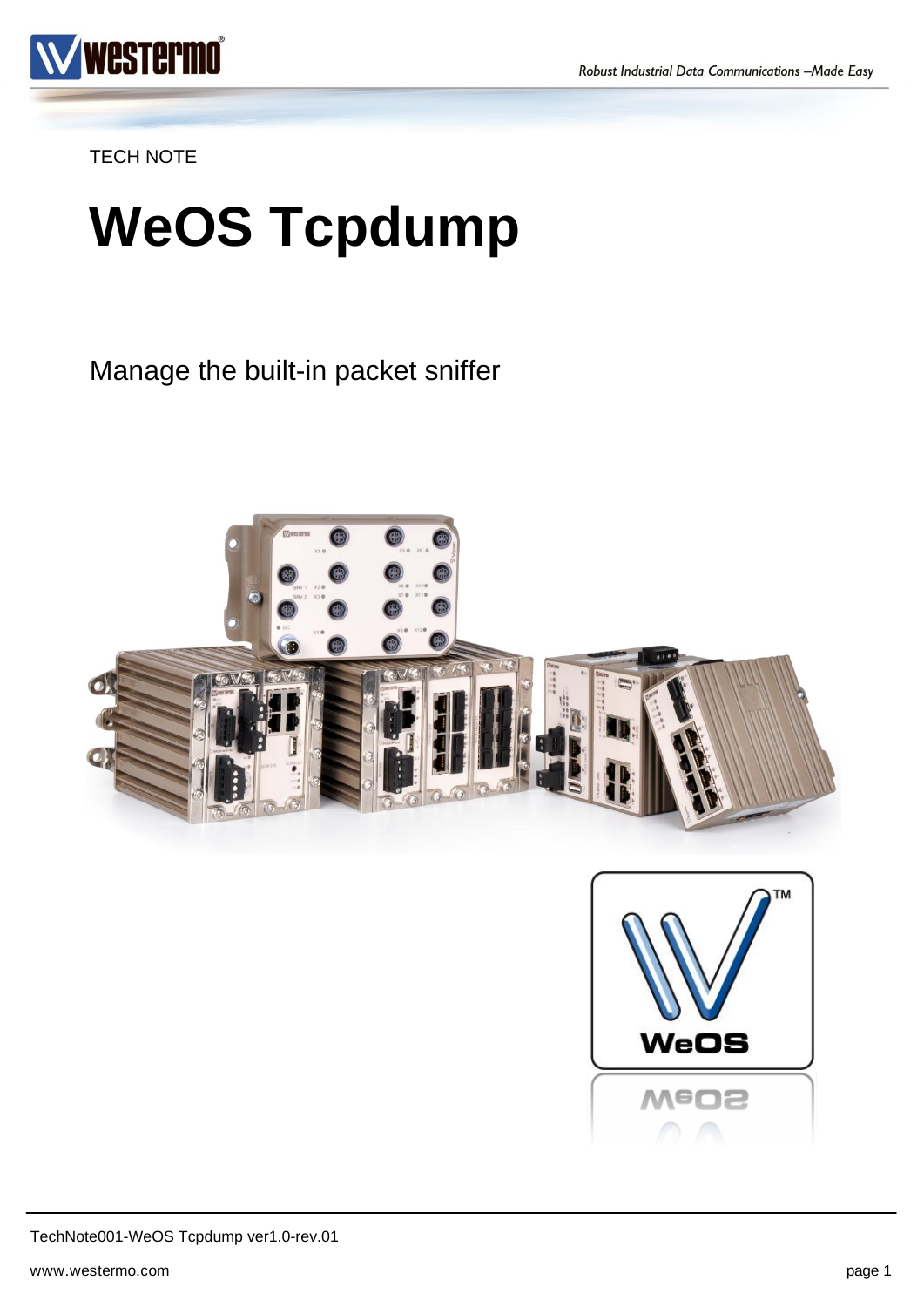

### **Background**

Packet sniffer that by default prints the header of each packet captured.

Note:

Only routed traffic, or traffic destined for the device itself, is possible to capture with this tool. Hence, switched Layer-2 traffic is not visible.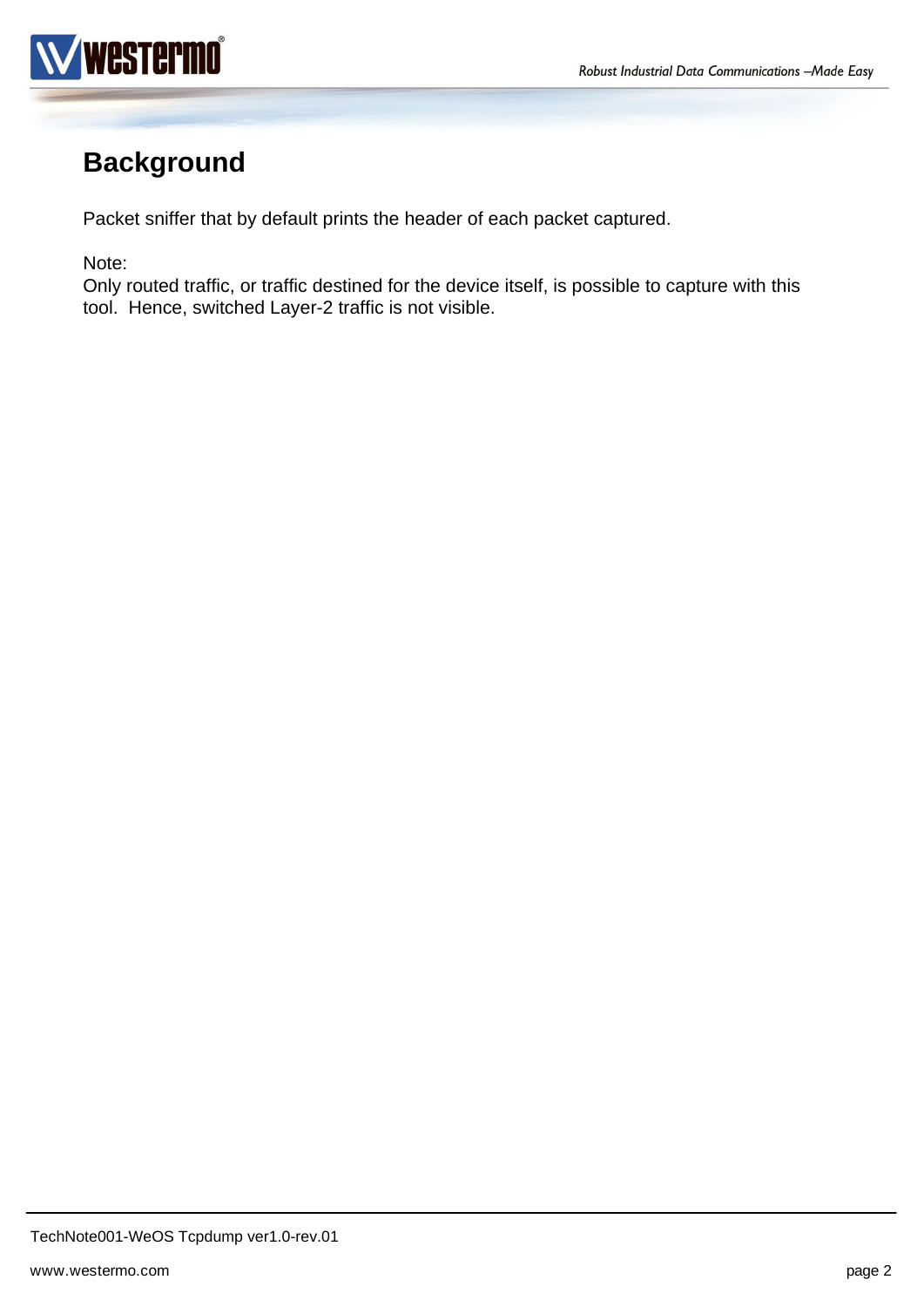

### **WeOS Tcpdump syntax**

**tcpdump** [[iface] <IFNAME>] [...] [expr <FILTER>]

Example: tcpdump vlan1

### **WeOS Tcpdump options**

#### **count** <NUMBER>

Exit after receiving *count* number of packets.

Example: tcpdump vlan1 count 10

**in** <URI://path/to/file.pcap>

Read a saved pcap file. Only USB storage at the moment.

Example: tcpdump in usb://log/vlan1.pcap

**out** <URI://path/to/file.pcap>

Write a pcap file. Only USB storage at the moment.

Example: tcpdump vlan1 out usb://log/vlan1.pcap

#### **snaplen** <BYTES>

Snarf *snaplen* bytes of data from each packet rather than the default of 68 bytes. Packets truncated because of a limited snapshot are indicated in the output with "[|proto]", where proto is the name of the protocol level at which the truncation has occurred.

Example: tcpdump vlan1 snaplen 1522 Example: tcpdump vlan1 snaplen 45

> 16:23:14.259531 arp reply 192.168.2.202 is-at 00:07:7c:0a:a8:41 16:23:14.237021 IP 192.168.2.69.7905 > 192.168.2.202.http: [|tcp]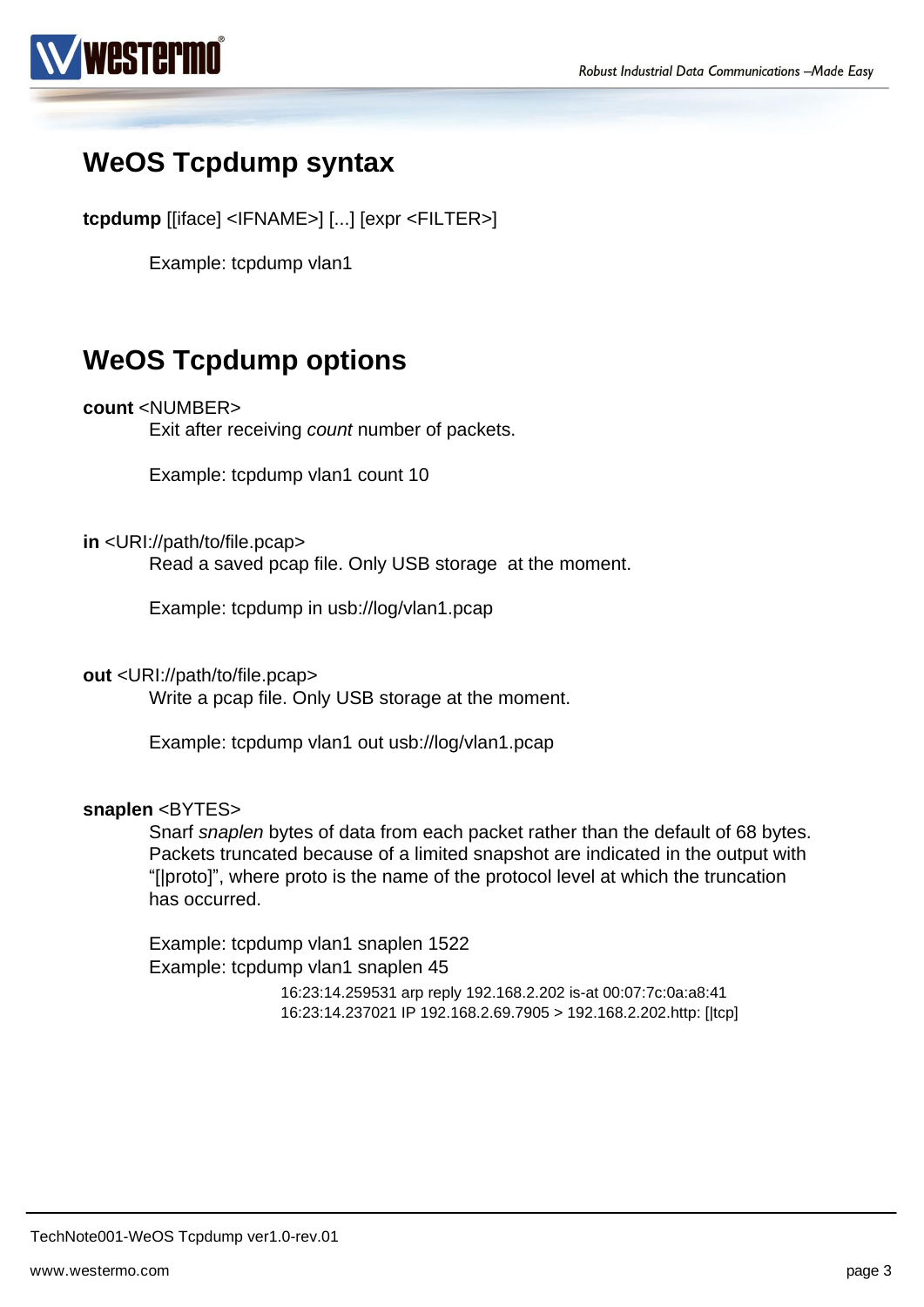

#### **hex**

When parsing and printing, in addition to printing the headers of each packet, print the data of each packet (minus its link level header) in hex and ASCII.

Example: tcpdump vlan1 hex

|  | 17:22:29.590422 arp who-has 192.168.2.202 tell 192.168.2.69     |                                 |
|--|-----------------------------------------------------------------|---------------------------------|
|  | 0x0000 ffff ffff ffff 9c8e 993d 0196 0806 0001                  | $\ldots \ldots = \ldots \ldots$ |
|  | 0x0010 0800 0604 0001 9c8e 993d 0196 c0a8 0245                  | . = E                           |
|  | 0x0020 0000 0000 0000 c0a8 02ca 0000 0000 0000                  |                                 |
|  | 0x0030 0000 0000 0000 0000 0000 0000 882a                       | $\star$                         |
|  | 17:22:29.610567 arp reply 192.168.2.202 is-at 00:07:7c:0a:a8:41 |                                 |
|  | 0x0000 9c8e 993d 0196 0007 7c0a a841 0806 0001                  | $=\dots$ $A$                    |
|  | 0x0010 0800 0604 0002 0007 7c0a a841 c0a8 02ca                  | A                               |
|  | 0x0020 9c8e 993d 0196 c0a8 0245                                 | $=$ F                           |
|  |                                                                 |                                 |

#### **numeric**

Do not convert addresses to names (i.e host addresses, port numbers etc).

#### **verbose**

When parsing and printing, produce (slightly more) verbose output. For example, the time to live, identification, total length and options in an IP packet are printed.

Example: ssh packet non verbose: 15:10:51.098824 IP 192.168.2.69.5392 > 192.168.2.202.ssh: S 1730388179:1730388179(0) win 8192 <mss 1460,nop,wscale 2,nop,nop,sackOK>

Example: ssh packet verbose:

15:08:38.911630 IP *(tos 0x0, ttl 128, id 7912, offset 0, flags [DF], length: 52)* 192.168.2.69.5217 > 192.168.2.202.ssh: S *[tcp sum ok]* 2508578149:2508578149(0) win 8192 <mss 1460,nop,wscale 2,nop,nop,sackOK>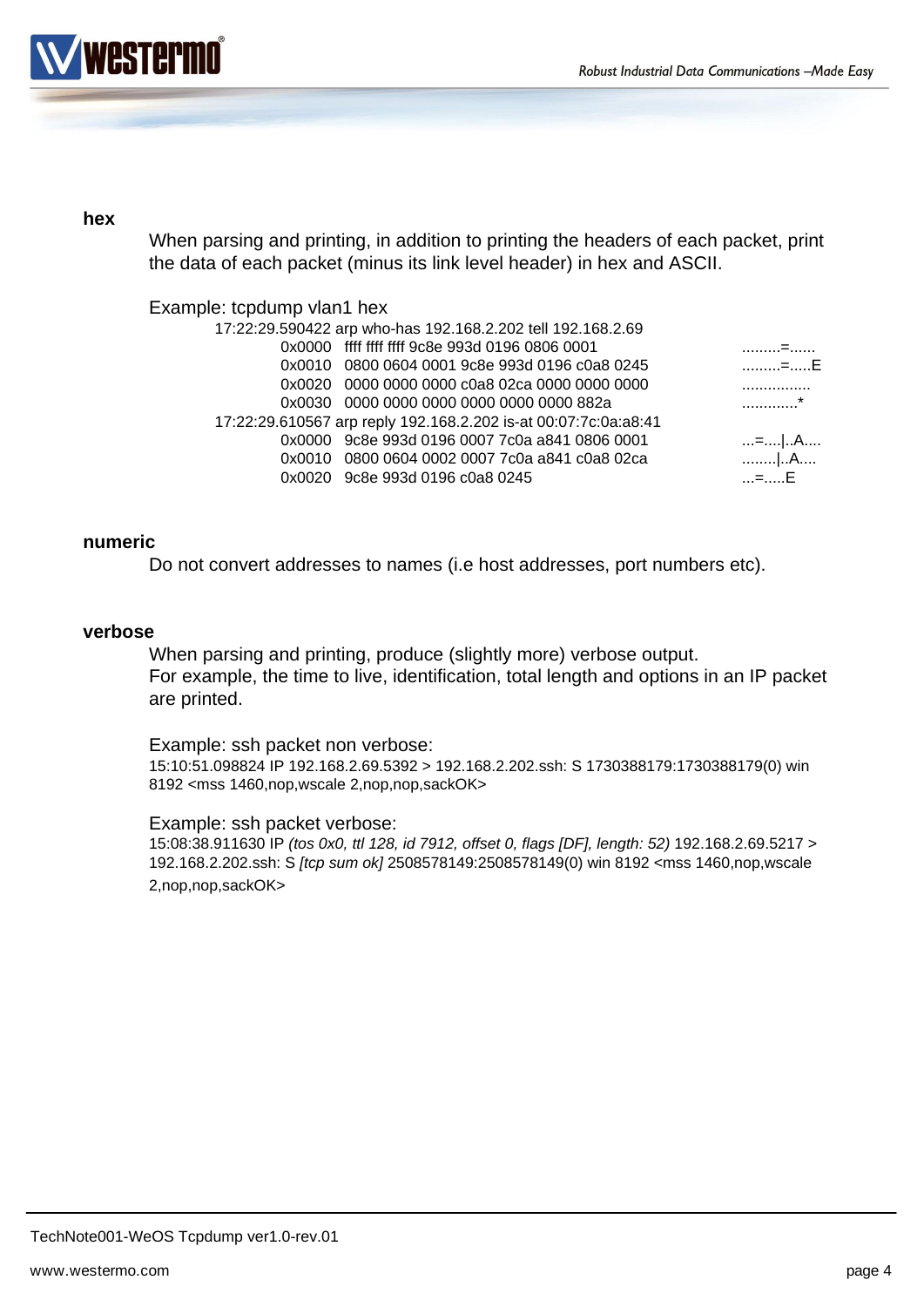

### **WeOS Tcpdump filter**

**expr "**<FILTER>"

selects which packets will be dumped. If no *expression* is given, all packets on the net will be dumped.

Otherwise, only packets for which *expression* is `true' will be dumped, this is not a display filter.

Remeber to put the filter within quotation marks.

For more filtering information visit:

http://www.wireshark.org/docs/man-pages/pcap-filter.html

### **Tcpdump Primitives**

| <b>Direction Primitives</b><br>dst<br><b>Src</b><br>net<br>port | Ex: tcpdump vlan1 expr "dst 192.168.2.202"<br>Ex: tcpdump vlan1 expr "src 192.168.2.69"<br>Ex: tcpdump vlan1 expr "src net 192.168.2.0/24"<br>Ex: tcpdump vlan1 expr "dst port 22" |
|-----------------------------------------------------------------|------------------------------------------------------------------------------------------------------------------------------------------------------------------------------------|
| <b>Protocol primitives</b>                                      | icmp, igmp, esp, vrrp, udp, tcp, ip, ether, arp etc.<br>Ex: tcpdump vlan1 expr "vrrp"<br>Ex: tcpdump vlan1 expr "ether dst 00:07:7c:0a:a8:41"                                      |
| Multicast primitive<br>multicast                                | Ex: tcpdump vlan1 expr "multicast"                                                                                                                                                 |
| <b>Tcpdump Filter Operators</b>                                 |                                                                                                                                                                                    |
| not                                                             | Ex: tcpdump vlan1 expr "!port 22"<br>Ex: tcpdump vlan1 expr "not port 22"                                                                                                          |

| &&  | Ex: tcpdump vlan1 expr "dst 192.168.2.202 && port 22"  |
|-----|--------------------------------------------------------|
| and | Ex: tcpdump vlan1 expr "dst 192.168.2.202 and port 22" |

**||** Ex: tcpdump vlan1 expr "port 80 || port 22"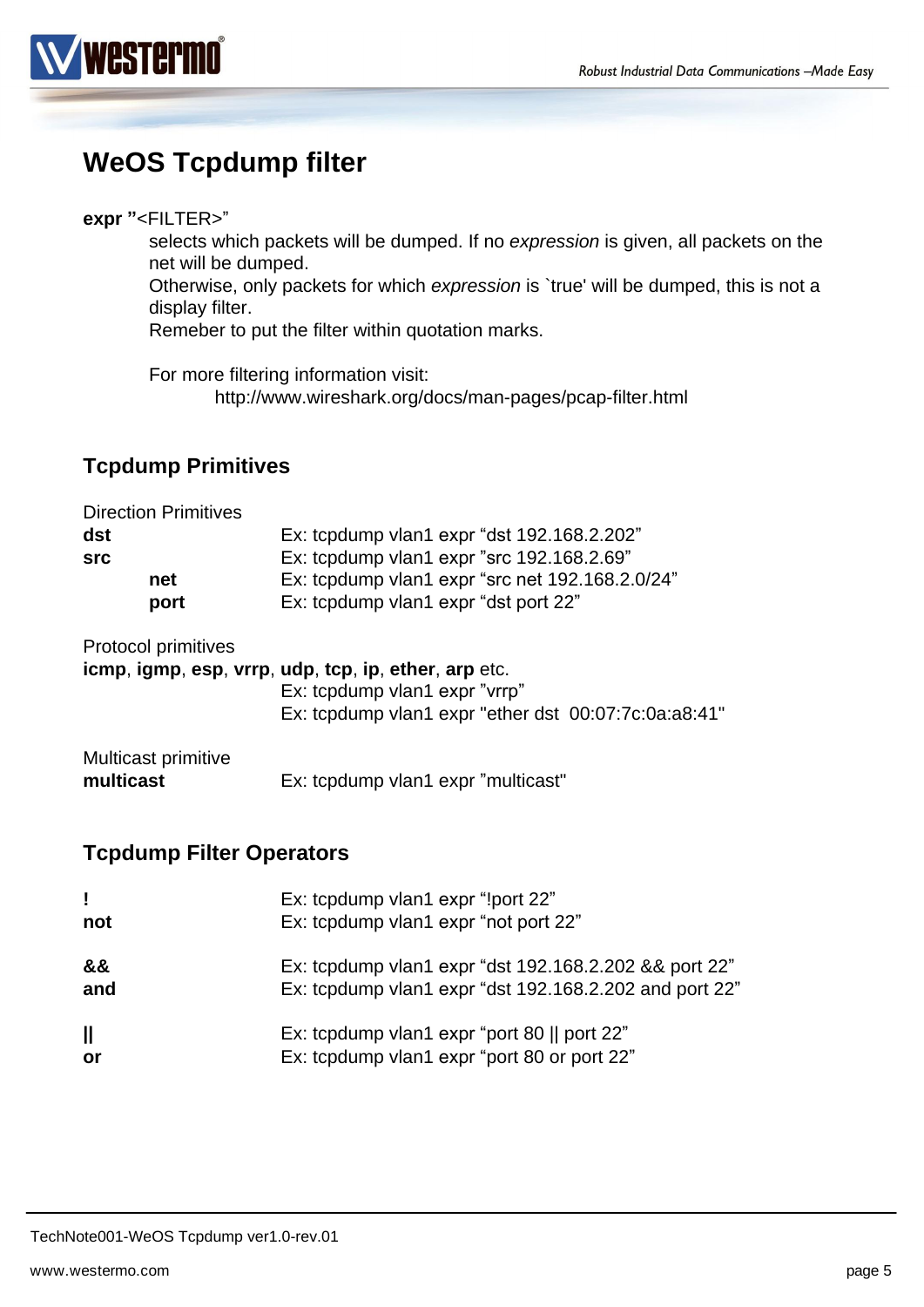

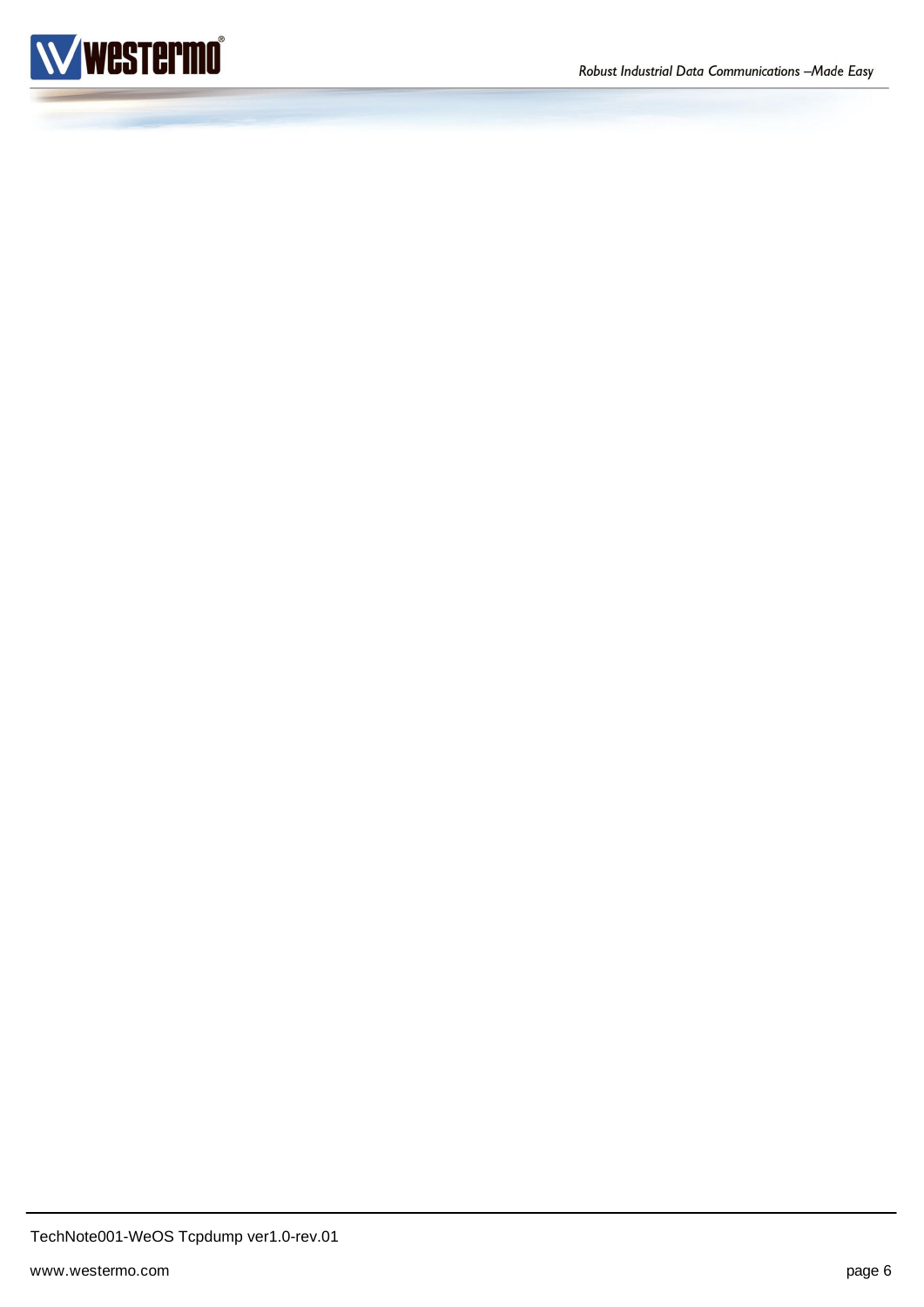

## **Revision history for version 1.0**

| Revision | Rev by | Revision note            | Date       |
|----------|--------|--------------------------|------------|
| $00\,$   | ML     | First version            | 2014-03-09 |
| 01       | ML     | Changed type to TechNote | 2014-04-25 |
| 02       |        |                          |            |
| 03       |        |                          |            |
| 04       |        |                          |            |
| 05       |        |                          |            |
| 06       |        |                          |            |
| 07       |        |                          |            |